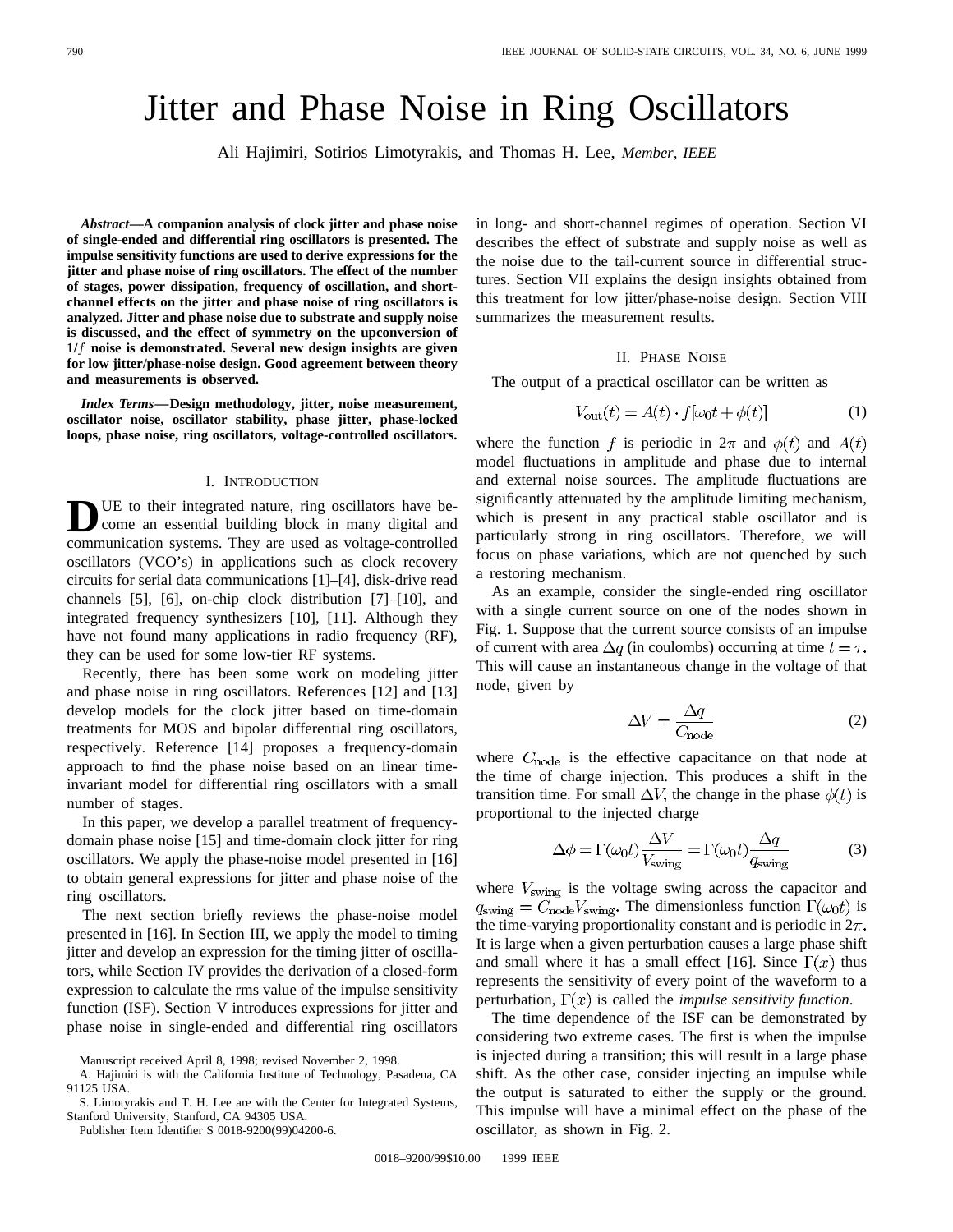

Fig. 1. Five-stage inverter-chain ring oscillator.



Fig. 2. Effect of impulses injected during transition and peak.

Being interested in its phase  $\phi(t)$ , we can treat an oscillator as a system that converts voltages and currents to phase. As is evident from the discussion leading to (3), this system is linear for small perturbations. It is also time variant, no matter how small the perturbations are.

Unlike amplitude changes, phase shifts persist indefinitely, since subsequent transitions are shifted by the same amount. Thus, the phase impulse response of an oscillator is a timevarying step. Also note that as long as the introduced change in the voltage due to the current impulse is small, the resultant phase shift is linearly proportional to the injected charge, and hence the transfer function from current to phase is linear.

The unit impulse response of the system is defined as the amount of phase shift per unit current impulse [16]. Based on the foregoing argument, we obtain the following timedependent impulse response:

$$
h_{\phi}(t,\tau) = \frac{\Gamma(\omega_0 \tau)}{q_{\text{max}}} u(t-\tau)
$$
 (4)

where  $u(t)$  is a unit step.

Knowing the response to an impulse, we can calculate  $\phi(t)$ in response to any injected current using the superposition integral

$$
\phi(t) = \int_{-\infty}^{\infty} h_{\phi}(t, \tau) i(\tau) d\tau \n= \int_{-\infty}^{t} \frac{\Gamma(\omega_0 \tau)}{q_{\text{max}}} i(\tau) d\tau
$$
\n(5)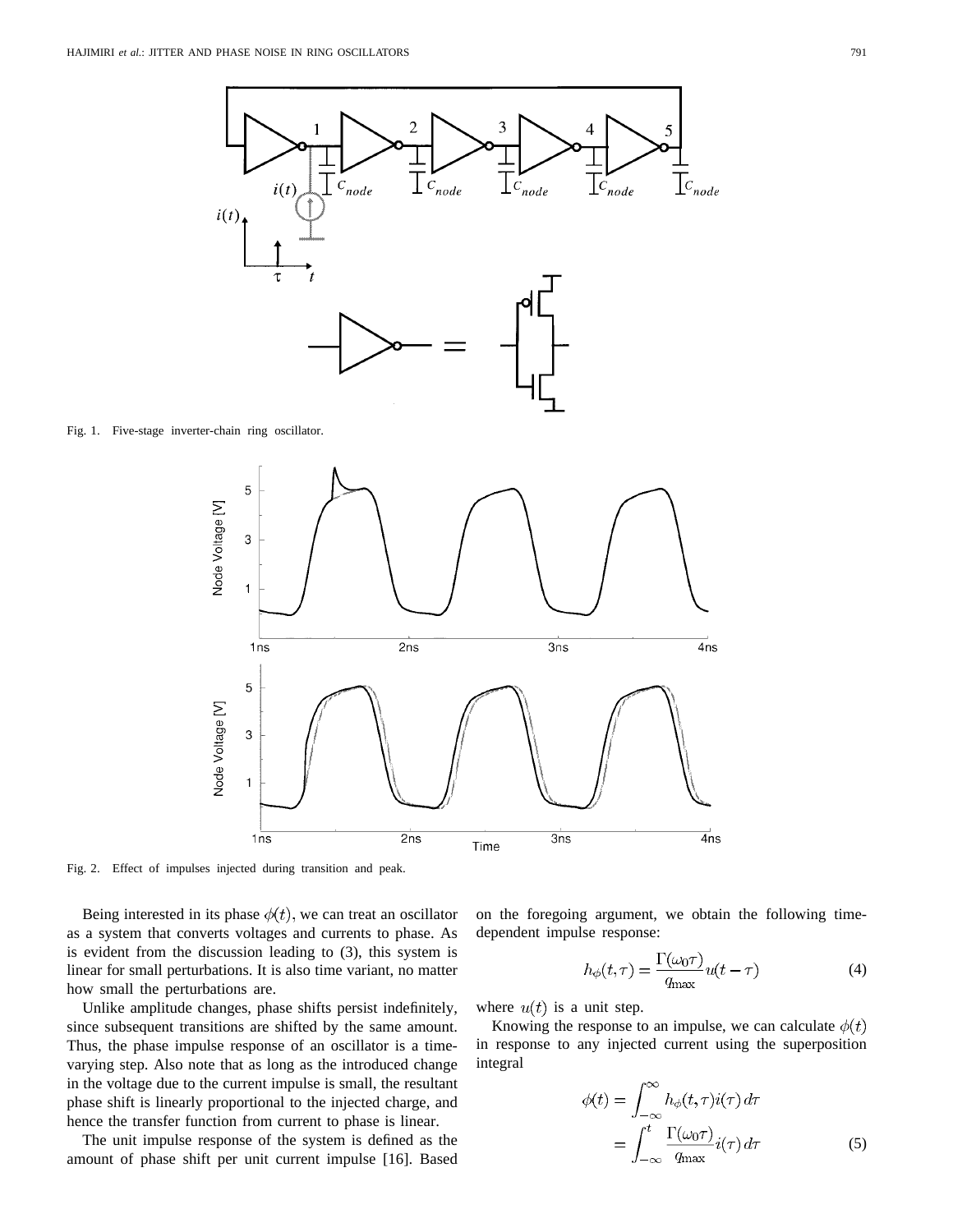where  $i(t)$  represents the noise current injected into the node of interest. Note that the integration arises from the closedloop nature of the oscillator. The single-sideband phase-noise spectrum due to a white-noise current source is given by  $[16]$ <sup>1</sup>

$$
L\{f_{\text{off}}\} = \frac{\Gamma_{\text{rms}}^2}{8\pi^2 f_{\text{off}}^2} \cdot \frac{\overline{i_n^2}/\Delta f}{q_{\text{max}}^2} \tag{6}
$$

where  $\Gamma_{\rm rms}$  is the rms value of the ISF,  $\overline{i_n^2}/\Delta f$  is the singlesideband power spectral density of the noise current source, and  $f_{\text{off}}$  is the frequency offset from the carrier. In the case of multiple noise sources injecting into the same node,  $i_n^2/\Delta f$ represents the total current noise due to all the sources and is given by the sum of individual noise power spectral densities [17]. If the noise sources on different nodes are uncorrelated, the waveform (and hence the ISF) of all the nodes are the same except for a phase shift, assuming identical stages. Therefore, the total phase noise due to all  $N$  noise sources is  $N$  times the value given by (6) (or  $2N$  times for a differential ring oscillator).

From (5), it follows that the upconversion of low-frequency noise, such as  $1/f$  noise, is governed by the dc value of the ISF. The corner frequency between  $1/f^2$  and  $1/f^3$  regions in the spectrum of the phase noise is called  $f_{1/f^3}$  and is related to the  $1/f$  noise corner  $f_{1/f}$  through the following equation [16]:

$$
f_{1/f^3} = f_{1/f} \cdot \frac{\Gamma_{\text{dc}}^2}{\Gamma_{\text{rms}}^2} \tag{7}
$$

where  $\Gamma_{\text{dc}}$  is the dc value of the ISF. Since the height of the positive and negative lobes of the ISF is determined by the slope of the rising and falling edges of the output waveform, respectively, symmetry of the rising and falling edges can reduce  $\Gamma_{\text{dc}}$  and hence the upconversion of  $1/f$  noise.

#### III. JITTER

In an ideal oscillator, the spacing between transitions is constant. In practice, however, the transition spacing will be variable. This uncertainty is known as clock jitter and increases with measurement interval  $\Delta T$  (i.e., the time delay between the reference and the observed transitions), as illustrated in Fig. 3. This variability accumulation (i.e., "jitter accumulation") occurs because any uncertainty in an earlier transition affects all the following transitions, and its effect persists indefinitely. Therefore, the timing uncertainty when  $\Delta T$  seconds have elapsed is the sum of the uncertainties associated with each transition.

The statistics of the timing jitter depend on the correlations among the noise sources involved. The case of each transition's being affected by independent noise sources has been considered in [12] and [13]. The jitter introduced by each stage is assumed to be totally independent of the jitter introduced by other stages, and therefore the total variance of the jitter is given by the sum of the variances introduced at each stage. For ring oscillators with identical stages, the variance will be given by  $m\sigma_s^2$ , where m is the number of transitions during  $\Delta T$  and



Fig. 3. Clock jitter increasing with time.



Fig. 4. RMS jitter versus measurement time on a log–log plot.

 $\sigma_s^2$  is the variance of the uncertainty introduced by one stage during one transition. Noting that m is proportional to  $\Delta T$ , the standard deviation of the jitter after  $\Delta T$  seconds is [13]

$$
\sigma_{\Delta T} = \kappa \sqrt{\Delta T} \tag{8}
$$

where  $\kappa$  is a proportionality constant determined by circuit parameters.

Another instructive special case that is not usually considered is when the noise sources are totally correlated with one another. Substrate and supply noise are examples of such noise sources. Low-frequency noise sources, such as  $1/f$  noise, can also result in a correlation between induced jitter on transitions over multiple cycles. In this case, the standard deviations rather than the variances add. Therefore, the standard deviation of the jitter after  $\Delta T$  seconds is proportional to  $\Delta T$ 

$$
\sigma_{\Delta T} = \zeta \Delta T \tag{9}
$$

where  $\zeta$  is another proportionality constant. Noise sources such as thermal noise of devices are usually modeled as uncorrelated, while substrate and supply-noise sources, as well as low-frequency noise, are approximated as partially or fully correlated sources. In practice, both correlated and uncorrelated sources exist in a circuit, and hence a *log–log* plot of the timing jitter  $\sigma_{\Delta T}$  versus the measurement delay  $\Delta T$  for an open-loop oscillator will demonstrate regions with slopes of 1/2 and 1, as shown in Fig. 4.

 $<sup>1</sup>A$  more accurate treatment [17] shows that the phase noise does not grow</sup> without bound as  $f_{\text{off}}$  approaches zero (it becomes flat for small values of  $f_{\text{off}}$ ). However, this makes no practical difference in this discussion.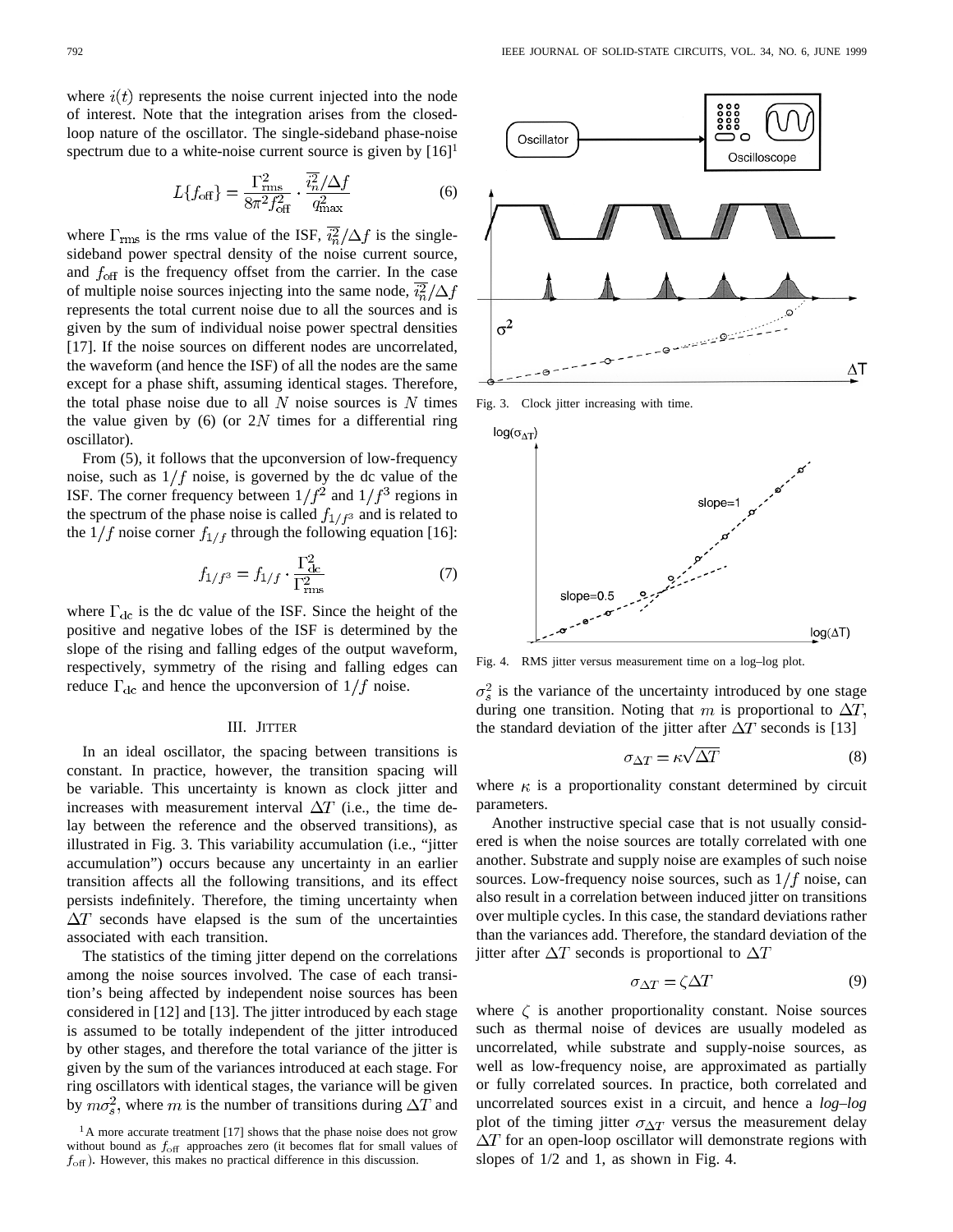

Fig. 5. ISF for ring oscillators of the same frequency with different number of stages.

In most digital applications, it is desirable for  $\sigma_{\Delta T}$  to decrease at the same rate as the period  $T$ . In practice, we wish to keep constant the ratio of the timing jitter to the period. Therefore, in many applications, phase jitter, defined as

$$
\sigma_{\Delta\phi} = 2\pi \frac{\sigma_{\Delta T}}{T} = \omega_0 \sigma_{\Delta T}
$$
 (10)

is a more useful measure.

An expression for  $\sigma_{\Delta\phi}$  can be obtained using (5). As shown in Appendix A, for  $\Delta T \gg T$  or  $\Delta T = nT$  where n is an integer, the phase jitter due to a single white noise source is given by

$$
\sigma_{\Delta\phi}^2 = \frac{\Gamma_{\rm rms}^2 \cdot \overline{i_n^2}/\Delta f}{2q_{\rm max}^2} \Delta T.
$$
 (11)

Using (10) and (11), the proportionality constant  $\kappa$  in (8) is calculated to be

$$
\kappa = \frac{\Gamma_{\rm rms}}{q_{\rm max} \omega_0} \sqrt{\frac{1}{2} \frac{\bar{i}_n^2}{\Delta f}}.
$$
\n(12)

#### IV. CALCULATION OF THE ISF FOR RING OSCILLATORS

To calculate phase noise and jitter using (6) and (12), one needs to know the rms value of the ISF. Although one can always find the ISF through simulation, we obtain a closedform approximate equation for the rms value of the ISF of ring oscillators, which usually makes such simulations unnecessary.

It is instructive to look at the actual ISF of ring oscillators to gain insight into what constitutes a good approximation. Fig. 5 shows the shape of the ISF for a group of single-ended CMOS ring oscillators. The frequency of oscillation is kept constant (through adjustment of channel length), while the number of stages is varied from 3 to 15 (in odd numbers). To calculate the ISF, a narrow current pulse is injected into one of the nodes of the oscillator, and the resulting phase shift is measured a few cycles later in simulation.

As can be seen, increasing the number of stages reduces the peak value of the ISF. The reason is that the transitions of the normalized waveform become faster for larger  $N$ . Since the sensitivity during the transition is inversely proportional to the slope, the peak of the ISF drops. It should be noted that only the peak of the ISF is inversely proportional to the slope, and



Fig. 6. Approximate waveform and ISF for ring oscillator.



Fig. 7. Relationship between rise time and delay.

this relation should not be generalized to other points in time. Also, the widths of the lobes of the ISF decrease as  $N$  becomes larger, since each transition occupies a smaller fraction of the period. Based on these observations, we approximate the ISF as triangular in shape and with symmetric rising and falling edges, as shown in Fig. 6. The case of nonsymmetric rising and falling edges is considered in Appendix B.

The ISF has a maximum of  $1/f'_{\text{max}}$ , where  $f'_{\text{max}}$  is the maximum slope of the normalized waveform  $f$  in (1). Also, the width of the triangles is approximately  $2/f'_{\text{max}}$ , and hence the slopes of the sides of the triangles are  $\pm 1$ . Therefore, assuming equality of rise and fall times,  $\Gamma_{\rm rms}$  can be estimated as

$$
\Gamma_{\rm rms}^2 = \frac{1}{2\pi} \int_0^{2\pi} \Gamma^2(x) \, dx = \frac{4}{2\pi} \int_0^{1/f} x^2 \, dx
$$
\n
$$
= \frac{2}{3\pi} \left( \frac{1}{f'_{\rm max}} \right)^3. \tag{13}
$$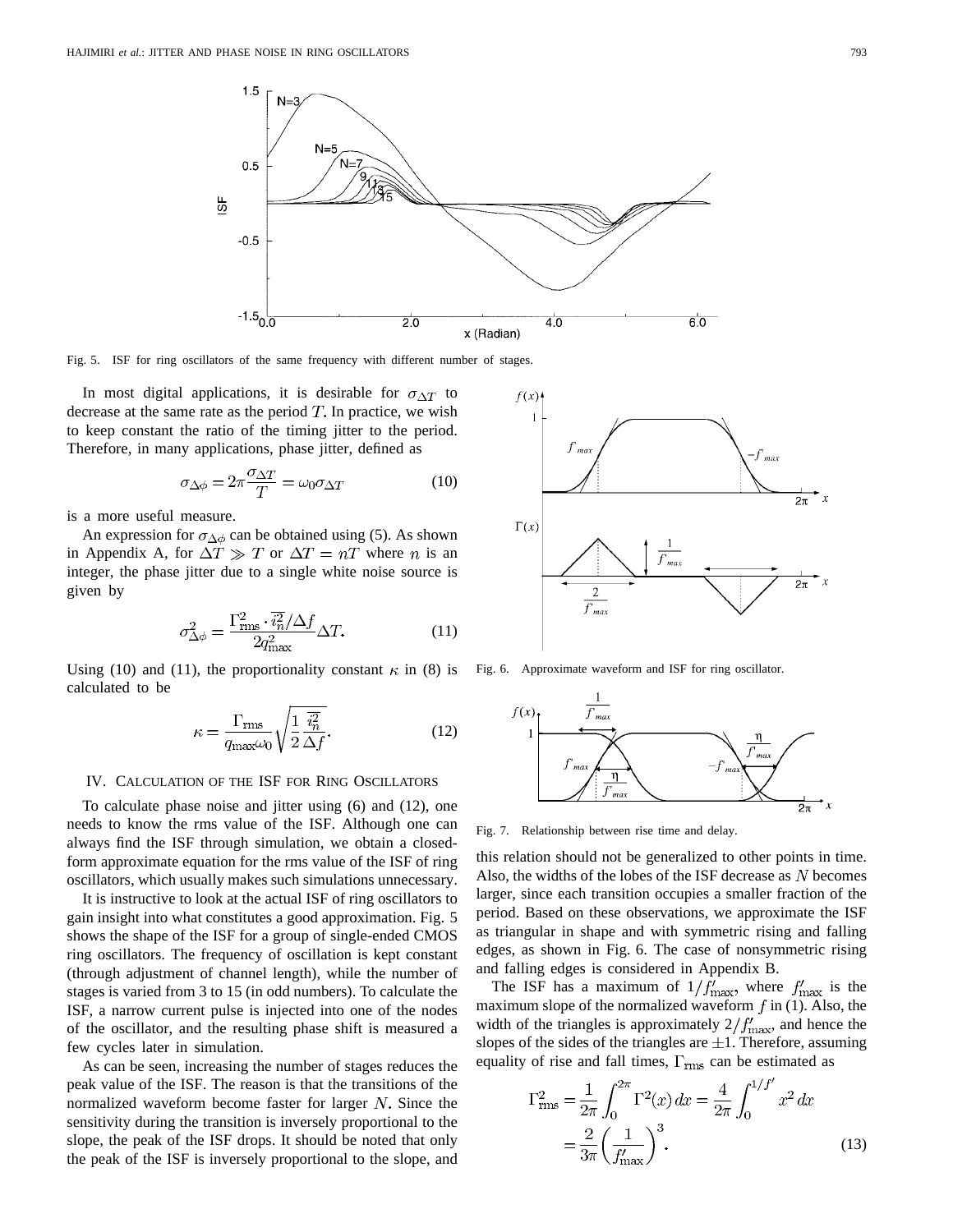

Fig. 8. RMS values of the ISF's for various single-ended ring oscillators versus number of stages.

On the other hand, stage delay is proportional to the rise time

$$
\hat{t}_D = \frac{\eta}{f'_{\text{max}}} \tag{14}
$$

where  $\hat{t}_D$  is the normalized stage delay and  $\eta$  is a proportionality constant, which is typically close to one, as can be seen in Fig. 7.

The period is  $2N$  times longer than a single stage delay

$$
2\pi = 2N\hat{t}_D = \frac{2N\eta}{f'_{\text{max}}}.\tag{15}
$$

Using (13) and (15), the following approximate expression for  $\Gamma_{\rm rms}$  is obtained:

$$
\Gamma_{\rm rms} = \sqrt{\frac{2\pi^2}{3\eta^3}} \frac{1}{N^{1.5}}.
$$
\n(16)

Note that the  $1/N^{1.5}$  dependence of  $\Gamma_{\rm rms}$  is independent of the value of  $\eta$ . Fig. 8 illustrates  $\Gamma_{\rm rms}$  for the ISF shown in Fig. 5 with plus signs on *log–log* axes. The solid line shows the line of  $\Gamma_{\rm rms} \approx 4/N^{1.5}$ , which is obtained from (16) for  $\eta = 0.75$ . To verify the generality of (16), we maintain a fixed channel length for all the devices in the inverters while varying the number of stages to allow different frequencies of oscillation. Again,  $\Gamma_{\rm rms}$  is calculated, and is shown in Fig. 8 with circles. We also repeat the first experiment with a different supply voltage  $(3 \text{ V as opposed to } 5 \text{ V})$ , and the result is shown with crosses. As can be seen, the values of  $\Gamma_{\rm rms}$  are almost identical for these three cases.

It should not be surprising that  $\Gamma_{\rm rms}$  is primarily a function of  $N$  because the effect of variations in other parameters, such as  $q_{\text{max}}$  and device noise, have already been decoupled from  $\Gamma(x)$ , and thus the ISF is a unitless, frequency- and amplitude-independent function.

Equation (16) is valid for differential ring oscillators as well, since in its derivation no assumption specific to singleended oscillators was made. Fig. 9 shows the  $\Gamma_{\rm rms}$  for three sets of differential ring oscillators, with a varying number of stages (4–16). The data shown with plus signs correspond to oscillators in which the total power dissipation and the drain voltage swing are kept constant by scaling the tail-current sources and load resistors as  $N$  changes. Members of the second set of oscillators have a fixed total power dissipation and fixed load resistors, which result in variable swings and for whom data are shown with circles. The third case is that of a fixed tail current for each stage and constant load resistors, whose data are illustrated using crosses. Again, in spite of the diverse variations of the frequency and other circuit parameters, the  $1/N^{1.5}$  dependency of  $\Gamma_{\rm rms}$  and its independence from other circuit parameters still holds. In the case of a differential ring oscillator,  $\Gamma_{\rm rms} \approx 3/N^{1.5}$ , which corresponds to  $\eta = 0.9$ , is the best fit approximation for  $\Gamma_{\rm rms}$ . This is shown with the solid line in Fig. 9. A similar result can be obtained for bipolar differential ring oscillators.

Although  $\Gamma_{\rm rms}$  decreases as the number of stages increases, one should not prematurely conclude that the phase noise can be reduced using a larger number of stages because the number of noise sources, as well as their magnitudes, also increases for a given total power dissipation and frequency of oscillation.

In the case of asymmetric rising and falling edges, both  $\Gamma_{\rm rms}$  and  $\Gamma_{\rm dc}$  will change. As shown in Appendix B, the  $1/f^3$ corner of the phase-noise spectrum is inversely proportional to the number of stages. Therefore, the  $1/f<sup>3</sup>$  corner can be reduced either by making the transitions more symmetric in terms of rise and fall times or by increasing the number of stages. Although the former always helps, the latter has other implications on the phase noise in the  $1/f<sup>2</sup>$  region, as will be shown in the following section.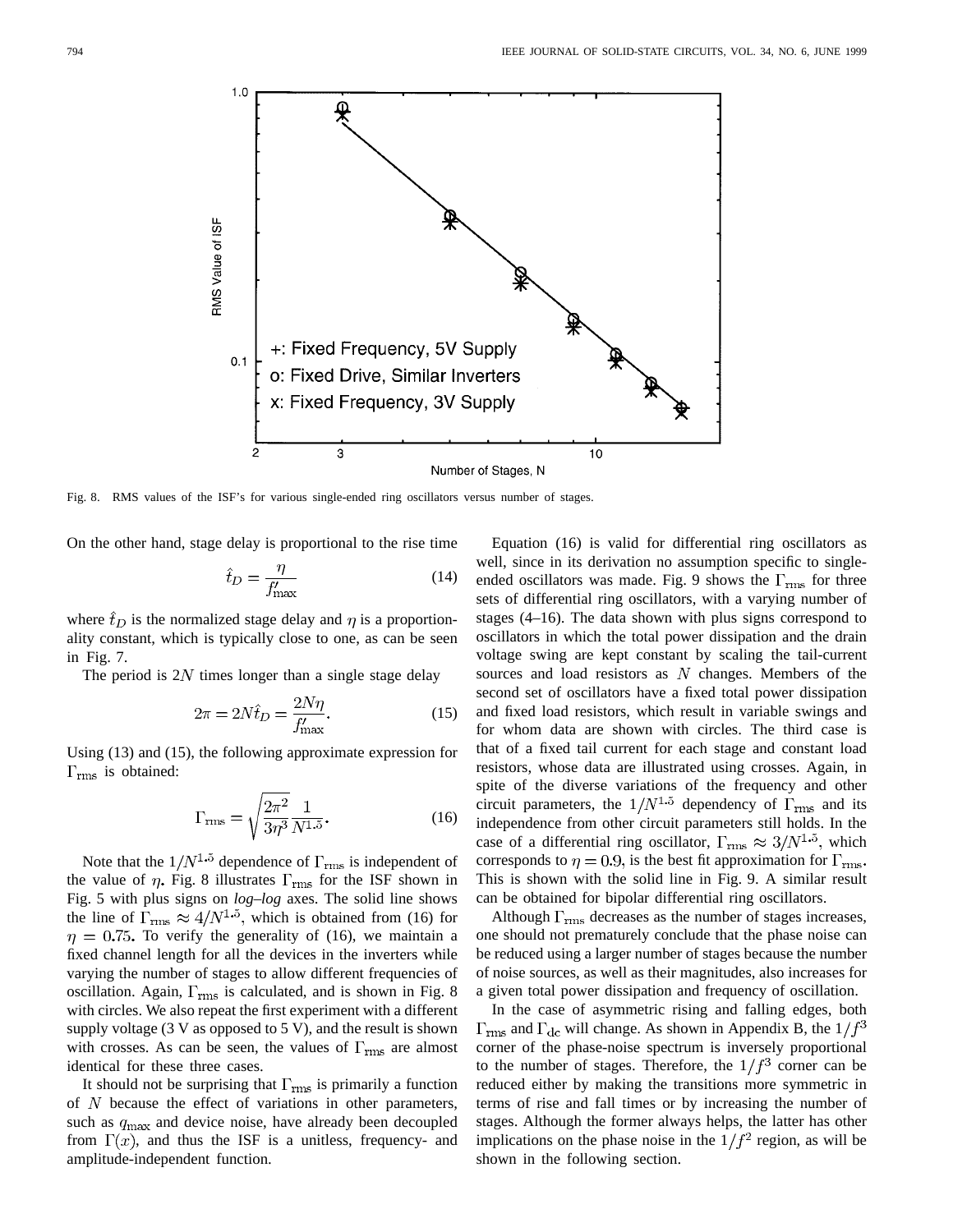

Fig. 9. RMS values of the ISF's for various differential ring oscillators versus number of stages.

# V. EXPRESSIONS FOR JITTER AND PHASE NOISE IN RING OSCILLATORS

In this section, we derive expressions for the phase noise and jitter of different types of ring oscillators. Throughout this section, we assume that the symmetry criteria required to minimize  $\Gamma_{\text{dc}}$  (and hence the upconversion of  $1/f$  noise) are already met and that the jitter and phase noise of the oscillator are dominated by white noise. For CMOS transistors, the drain current noise spectral density is given by

$$
\frac{\overline{i_n^2}}{\Delta f} = 4kT\gamma g_{d0} = 4kT\gamma\mu C_{\infty}\frac{W}{L}\Delta V\tag{17}
$$

where  $g_{d0}$  is the zero-bias drain source conductance,  $\mu$  is the mobility,  $C_{\text{ox}}$  is the gate-oxide capacitance per unit area,  $W$  and  $L$  are the channel width and length of the device, respectively, and  $\Delta V$  is the gate voltage overdrive. The coefficient  $\gamma$  is 2/3 for long-channel devices in the saturation region and typically two to three times greater for shortchannel devices [18]. Equation (17) is valid in both shortand long-channel regimes as long as an appropriate value for  $\gamma$  is used.

#### *A. Single-Ended CMOS Ring Oscillators*

We start with a single-ended CMOS ring oscillator with equal-length NMOS and PMOS transistors. Assuming that  $V_{\text{TN}} = |V_{\text{TP}}|$ , the maximum total channel noise from NMOS and PMOS devices, when both the input and output are at  $V<sub>DD</sub>/2$ , is given by

$$
\frac{\overline{i_n^2}}{\Delta f} = \left(\frac{\overline{i_n^2}}{\Delta}\right)_N + \left(\frac{\overline{i_n^2}}{\Delta f}\right)_N = 4kT\gamma\mu_{\text{eff}}C_{\text{cx}}\frac{W_{\text{eff}}}{L}\Delta V \quad (18)
$$

where

and

$$
W_{\text{eff}} = W_n + W_p \tag{19}
$$

$$
\mu_{\text{eff}} = \frac{\mu_n W_n + \mu_p W_p}{W_n + W_n} \tag{20}
$$

and  $\Delta V$  is the gate overdrive in the middle of transition, i.e.,  $\Delta V = (V_{\text{DD}}/2) - V_T.$ 

During one period, each node is charged to  $q_{\text{max}}$  and then discharged to zero. In an  $N$ -stage single-ended ring oscillator, the power dissipation associated with this process is  $Nq_{\text{max}}V_{\text{DD}}f_0$ . However, during the transitions, some extra current, known as crowbar current, is drawn from the supply, which does not contribute to charging and discharging the capacitors and goes directly from supply to ground through both transistors. In a symmetric ring oscillator, these two components are approximately equal, and their difference will depend on the ratio of the rise time and stage delay. Therefore, the total power dissipation is approximately given by

$$
P = 2\eta N V_{\text{DD}} q_{\text{max}} f_0. \tag{21}
$$

Assuming  $\mu_n W_n = \mu_p W_p$  to make the waveforms symmetric to the first order, we have

$$
f_0 = \frac{1}{2Nt_D} = \frac{1}{\eta N(t_r + t_f)} \approx \frac{\mu_{\text{eff}} W_{\text{eff}} C_{\text{ox}} \Delta V^2}{8\eta N L q_{\text{max}}} \tag{22}
$$

where  $t_D$  is the delay of each stage and  $t_T$  and  $t_f$  are the rise and fall time, respectively, associated with the maximum slope during a transition.

Assuming that the thermal noise sources of the different devices are uncorrelated, and assuming that the waveforms (and hence the ISF) of all the nodes are the same except for a phase shift, the total phase noise due to all  $N$  noise sources is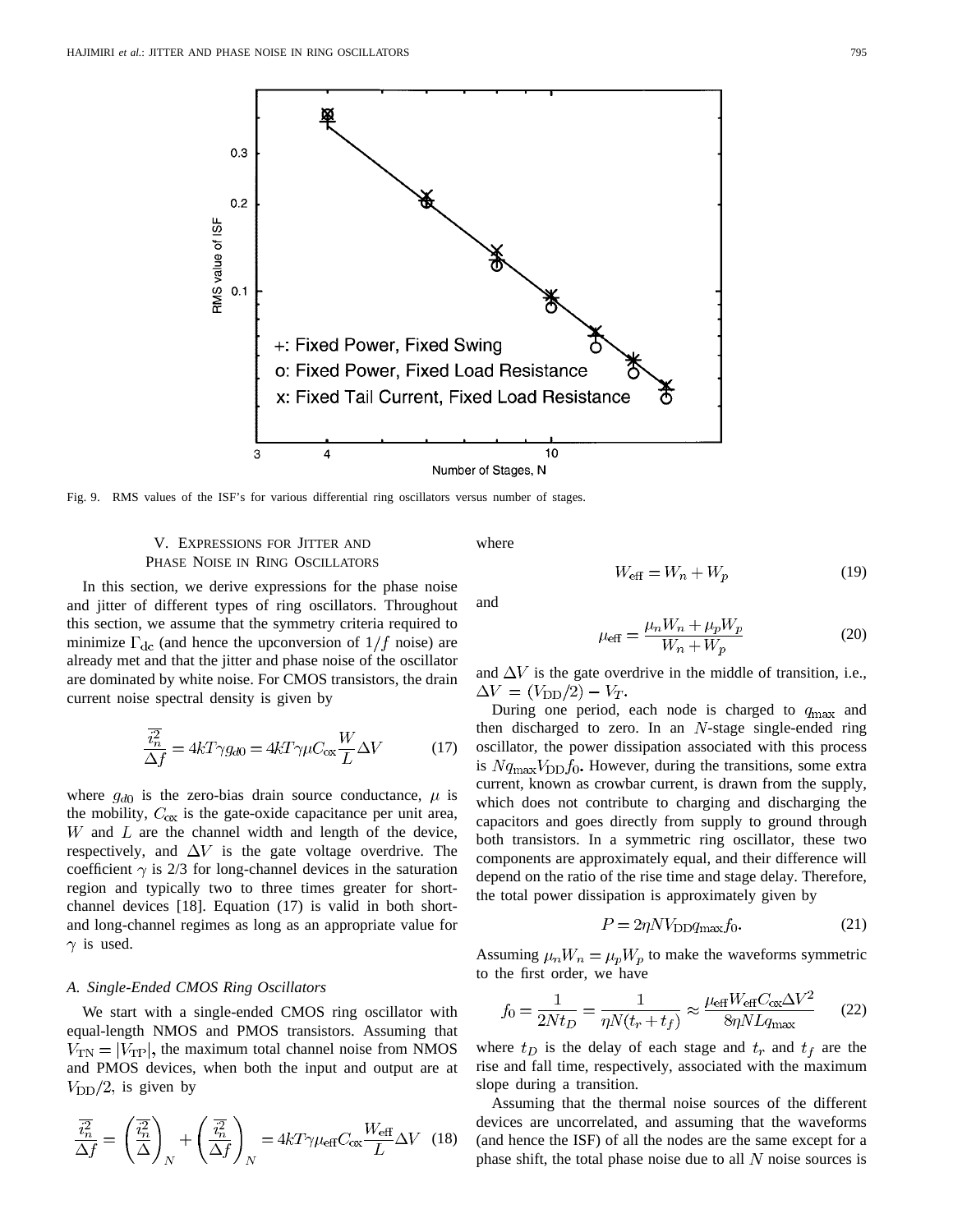$N$  times the value given by (6). Taking only these inevitable noise sources into account,  $(6)$ ,  $(16)$ ,  $(18)$ ,  $(21)$ , and  $(22)$  result in the following expressions for phase noise and jitter:

$$
L{\{\Delta f\}} \approx \frac{8}{3\eta} \cdot \frac{kT}{P} \cdot \frac{V_{\text{DD}}}{V_{\text{char}}} \cdot \frac{f_0^2}{\Delta f^2}
$$
 (23)

$$
\kappa \approx \sqrt{\frac{8}{3\eta}} \cdot \sqrt{\frac{kT}{P}} \cdot \frac{V_{\text{DD}}}{V_{\text{char}}} \tag{24}
$$

where  $V_{\text{char}}$  is the *characteristic voltage* of the device. For long-channel mode of operation, it is defined as  $V_{\text{char}} =$  $\Delta V/\gamma$ . Any extra disturbance, such as substrate and supply noise, or noise contributed by extra circuitry or asymmetry in the waveform will result in a larger number than (23) and (24). Note that lowering threshold voltages reduces the phase noise, in agreement with [12]. Therefore, the minimum achievable phase noise and jitter for a single-ended CMOS ring oscillator, assuming that all symmetry criteria are met, occurs for zero threshold voltage

$$
L{\{\Delta f\}} > \frac{16\gamma}{3\eta} \cdot \frac{kT}{P} \cdot \frac{f_0^2}{\Delta f^2}
$$
 (25)

$$
\kappa > \sqrt{\frac{16\gamma}{3\eta}} \cdot \sqrt{\frac{kT}{P}}.\tag{26}
$$

As can be seen, the minimum phase noise is inversely proportional to the power dissipation and grows quadratically with the oscillation frequency. Further, note the lack of dependence on the number of stages (for a given power dissipation and oscillation frequency). Evidently, the increase in the number of noise sources (and in the maximum power due to the higher transition currents required to run at the same frequency) essentially cancels the effect of decreasing  $\Gamma_{\rm rms}$  as  $N$  increases, leading to no net dependence of phase noise on  $N$ . This somewhat surprising result may explain the confusion that exists regarding the optimum  $N$ , since there is not a strong dependence on the number of stages for single-ended CMOS ring oscillators. Note that (25) and (26) establish the lower bound and therefore should not be used to calculate the phase noise and jitter of an arbitrary oscillator, for which (6) and (12) should be used, respectively.

We may carry out a similar calculation for the short-channel case. For such devices, the drain current may be expressed as

$$
I_D = \frac{\mu C_{\text{ox}}}{2} W E_c \Delta V \tag{27}
$$

where  $E_c$  is the critical electric field and is defined as the value of electric field resulting in half the carrier velocity expected from low field mobility. Combining (17) with (27), we obtain the following expression for the drain current noise of a MOS device in short channel:

$$
\frac{i_n^2}{\Delta f} = 8kT \frac{\gamma I_D}{E_C L}.
$$
\n(28)

The frequency of oscillation can be approximated by

$$
f_0 = \frac{1}{2Nt_D} = \frac{1}{\eta N(t_r + t_f)}
$$

$$
= \frac{\mu_{\text{eff}} W_{\text{eff}} C_{\text{ox}} \Delta V^2}{8\eta N L q_{\text{max}}}.
$$
(29)

Using (28) and (29), we obtain the same expressions for phase noise and jitter as given by (23) and (24), except for a new  $V_{\text{char}}$ 

$$
V_{\text{char}} = \frac{E_c L}{\gamma} \tag{30}
$$

which results in a larger phase noise and jitter than the longchannel case by a factor of  $\gamma \Delta V / E_c L$ . Again, note the absence of any dependency on the number of stages.

## *B. Differential CMOS Ring Oscillators*

Now consider a differential MOS ring oscillator with resistive load. The total power dissipation is

$$
P = NI_{\text{tail}}V_{\text{DD}}\tag{31}
$$

where  $N$  is the number of stages,  $I_{tail}$  is the tail bias current of the differential pair, and  $V_{\text{DD}}$  is the supply voltage. The frequency of oscillation can be approximated by

$$
f_0 = \frac{1}{2Nt_D} \approx \frac{1}{2\eta Nt_r} \approx \frac{I_{\text{tail}}}{2\eta Nq_{\text{max}}}.\tag{32}
$$

Surprisingly, tail-current source noise in the vicinity of  $f_0$ does not affect the phase noise. Rather, its low-frequency noise as well as its noise in the vicinity of *even* multiples of the oscillation frequency affect the phase noise. Tail noise in the vicinity of even harmonics can be significantly reduced by a variety of means, such as with a series inductor or a parallel capacitor. As before, the effect of low-frequency noise can be minimized by exploiting symmetry. Therefore, only the noise of the differential transistors and the load are taken into account. The total current noise on each single-ended node is given by

$$
\frac{\overline{i_n^2}}{\Delta f} = \left(\frac{\overline{i_n^2}}{\Delta f}\right)_N + \left(\frac{\overline{i_n^2}}{\Delta f}\right)_{\text{Load}}
$$

$$
= 4kTI_{\text{tail}}\left(\frac{1}{V_{\text{char}}} + \frac{1}{R_L I_{\text{tail}}}\right) \tag{33}
$$

where  $R_L$  is the load resistor,  $V_{\text{char}} = (V_{\text{GS}} - V_T)/\gamma$  for a balanced stage in the long-channel limit and  $V_{\text{char}} = E_c L / \gamma$ in the short-channel regime. The phase noise and jitter due to all  $2N$  noise sources is  $2N$  times the value given by (6) and (12). Using (16), the expression for the phase noise of the differential MOS ring oscillator is

$$
L_{\min}\{\Delta f\} = \frac{8}{3\eta} \cdot N \cdot \frac{kT}{P} \cdot \left(\frac{V_{\text{DD}}}{V_{\text{char}}} + \frac{V_{\text{DD}}}{R_L I_{\text{tail}}}\right) \cdot \frac{f_0^2}{\Delta f^2}
$$
\n(34)

and is given by

$$
\kappa_{\min} = \sqrt{\frac{8}{3\eta}} \cdot \sqrt{N \cdot \frac{kT}{P} \cdot \left(\frac{V_{\text{DD}}}{V_{\text{char}} + \frac{V_{\text{DD}}}{R_L I_{\text{tail}}}}\right)}.
$$
 (35)

Equations (34) and (35) are valid in both long- and shortchannel regimes of operation with the right choice of  $V_{\text{char}}$ .

Note that, in contrast with the single-ended ring oscillator, a differential oscillator does exhibit a phase noise and jitter dependency on the number of stages, with the phase noise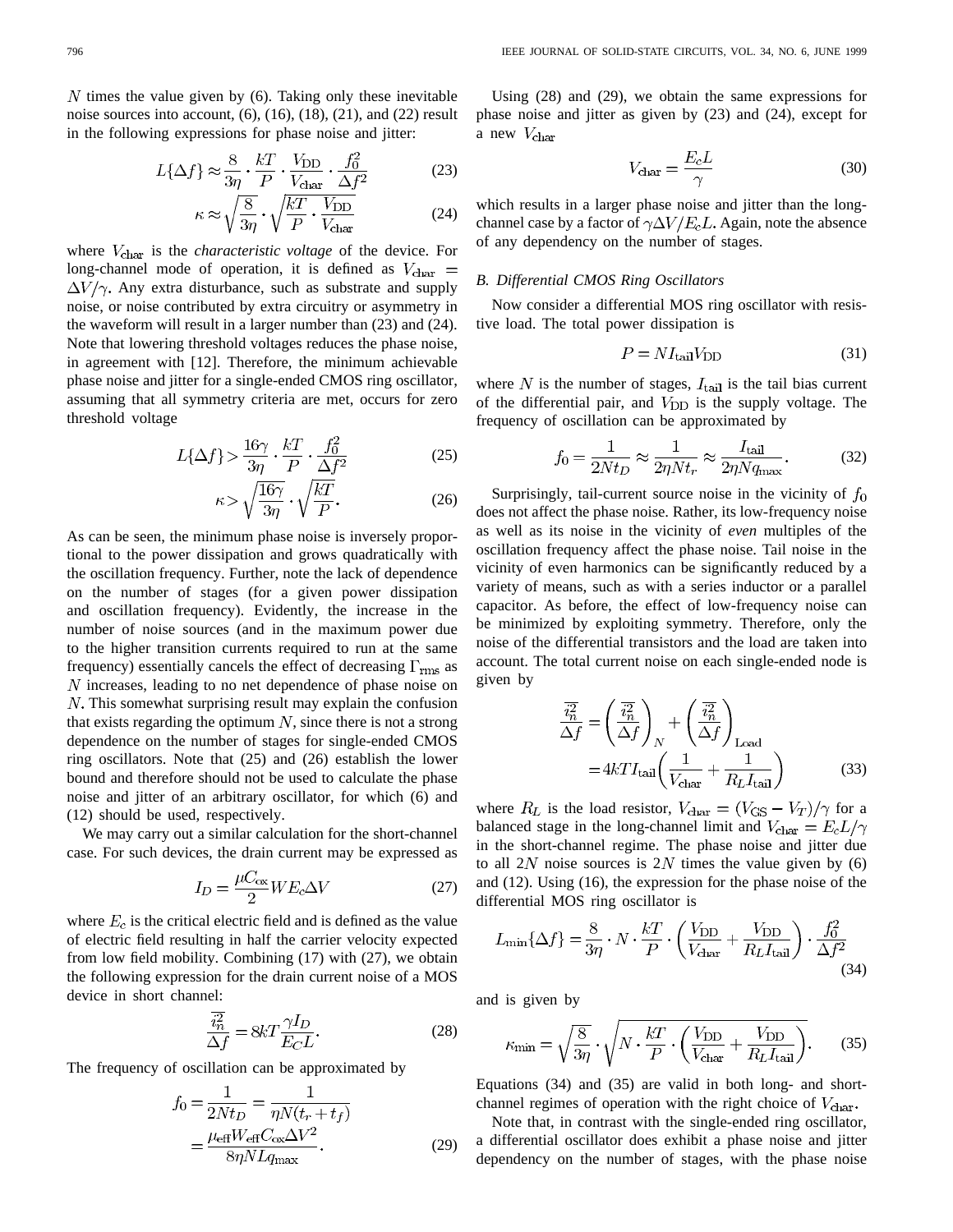degrading as the number of stages increases for a given frequency and power dissipation. This result may be understood as a consequence of the necessary reduction in the charge swing that is required to accommodate a constant frequency of oscillation at a fixed power level as  $N$  increases. At the same time, increasing the number of stages at a fixed total power dissipation demands a proportional reduction of tailcurrent sources, which will reduce the swing, and hence  $q_{\text{max}}$ , by a factor of  $1/N^2$ .

## *C. Bipolar Differential Ring Oscillator*

A similar approach allows us to derive the corresponding results for a bipolar differential ring oscillator. In this case, the power dissipation is given by (31) and the oscillation frequency by (32). The total noise current is given by the sum of collector shot noise and load resistor noise

$$
\frac{\overline{i_n^2}}{\Delta f} = 2q_e I_C + \frac{4kT}{R} = 4kT I_{\text{tail}} \left( \frac{1}{V_{\text{char}}} + \frac{1}{R_L I_{\text{tail}}} \right) \tag{36}
$$

where  $q_e$  is the electron charge,  $I_C = I_{tail}/2$  is the collector current during the transition, and  $V_{\text{char}} = 4kT/q_e$ . Using these relations, the phase noise and jitter of a bipolar ring oscillator are again given by (34) and (35) with the appropriate choice of  $V_{\text{char}}$ .

## VI. OTHER NOISE SOURCES

Other noise sources, such as tail-current source noise in a differential structure, or substrate and supply noise sources, may play an important role in the jitter and phase noise of ring oscillators. The low-frequency noise of the tail-current source affects phase noise if the symmetry criteria mentioned in Section II are not met by each half circuit. In such cases, the ISF for the tail-current source has a large dc value, which increases the upconversion of low-frequency noise to phase noise. This upconversion is particularly prominent if the tail device has a large  $1/f$  noise corner.

Substrate and supply noise are among other important sources of noise. There are two major differences between these noise sources and internal device noise. First, the power spectral density of these sources is usually nonwhite and often demonstrates strong peaks at various frequencies. Even more important is that the substrate and supply noise on different nodes of the ring oscillator have a very strong correlation. This property changes the response of the oscillator to these sources.

To understand the effect of this correlation, let us consider the special case of having equal noise sources on all the nodes of the oscillator. If all the inverters in the oscillator are the same, the ISF for different nodes will only differ in phase by multiples of  $2\pi/N$ , as shown in Fig. 10. Therefore, the total phase due to all the sources is given by superposition of (5)

$$
\phi(t) = \frac{1}{q_{\text{max}}} \sum_{n=0}^{N-1} \int_{-\infty}^{t} i(\tau) \Gamma\left(\omega_0 \tau + \frac{2\pi n}{N}\right) d\tau
$$

$$
= \frac{1}{q_{\text{max}}} \int_{-\infty}^{t} i(\tau) \left[\sum_{n=0}^{N-1} \Gamma\left(\omega_0 \tau + \frac{2\pi n}{N}\right)\right] d\tau. \tag{37}
$$



Fig. 10. Phasors for noise contributions from each source.



Fig. 11. Sideband power below carrier for equal sources on all five nodes at  $nf_0 + f_m$ .

Expanding the term in brackets in a Fourier series, we can show that it is zero except at dc and multiples of  $N\omega_0$ , i.e.,

$$
\phi(t) = \frac{N}{q_{\text{max}}} \sum_{n=0}^{\infty} c_{(nN)} \int_{-\infty}^{t} i(\tau) \cos(nN\omega_0 \tau) d\tau \qquad (38)
$$

where  $c_i$  is the *i*th Fourier coefficient of the ISF. Equation (38) means that for identical sources, only noise in the vicinity of integer multiples of  $N\omega_0$  affects the phase.

To verify this effect, sinusoidal currents with an amplitude of 10  $\mu$ A were injected into all five nodes of the five-stage ring oscillator of Fig. 1 at different offsets from integer multiples of the frequency of oscillation, and the induced sidebands were measured. The measured sideband power with respect to the carrier is plotted in Fig. 11.

As can be seen in Fig. 11, only injection at low frequency and in the vicinity of the fifth harmonic are integrated, and show  $a - 20$  dB/dec slope. The effect of injection in the vicinity of harmonics that are not integer multiples of  $N$  is much smaller than at the integer ones. Ideally, there should be no sideband induced by the injection in the vicinity of harmonics that are not integer multiples of  $N$ ; however, as can be seen in Fig. 11, there is some sideband power due to the amplitude response.

Low-frequency noise can also result in correlation between uncertainties introduced during different cycles, as its value does not change significantly over a small number of periods.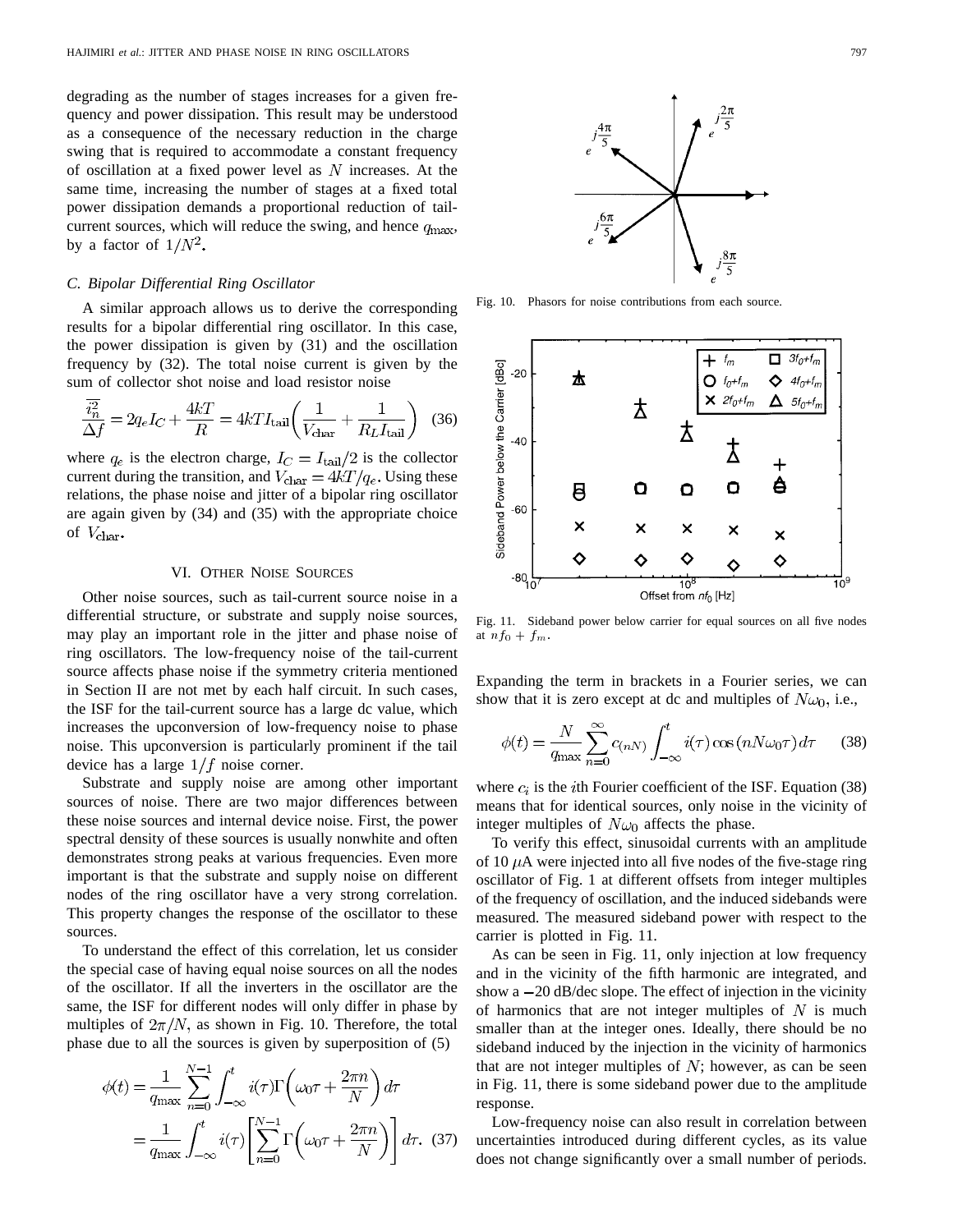Therefore, the uncertainties add up in amplitude rather than power, resulting in a region with a slope of one in the *log–log* plot of jitter even in the absence of external noise sources such as substrate and supply noise.

## VII. DESIGN IMPLICATIONS

One can use (23) and (34) to compare the phase-noise performance of single-ended and differential MOS ring oscillators. As can be seen for  $N$  stages, the phase noise of the differential ring oscillator is approximately  $N[1 +$  $V_{\text{char}}/(R_L I_{\text{tail}})$  times larger than the phase noise of a singleended oscillator of equal  $N$ ,  $P_{\text{tot}}$  and  $f_0$ . Since the minimum  $N$  for a regular ring oscillator is three, even a properly designed differential CMOS ring oscillator underperforms its single-ended counterpart, especially for a larger number of stages. This difference is even more pronounced if proper precautions to reduce the noise of the tail current are not taken. However, the differential ring oscillator may still be preferred in IC's because of the lower sensitivity to substrate and supply noise, as well as lower noise injection into other circuits on the same chip. The decision to use differential versus single-ended ring oscillators should be based on both of these considerations.

The common-mode sensitivity problem in a single-ended ring oscillator can be mitigated to some extent by using two identical ring oscillators laid out close to each other that oscillate out of phase because of small coupling inverters [19]. Single-ended configurations may be used in a less noisy environment to achieve better phase-noise performance for a given power dissipation.

As shown in Appendix B, asymmetry of the rising and falling edges degrades phase noise and jitter by increasing the  $1/f<sup>3</sup>$  corner frequency. Thus, every effort should be taken to make the rising and falling edges symmetric. By properly adjusting the symmetry properties, one can suppress or even eliminate low-frequency-noise upconversion [16]. As shown in [16], differential symmetry is insufficient, and the symmetry of each half circuit is important. One practical method to achieve this symmetry is to use more linear loads, such as resistors or linearized MOS devices. This method reduces the  $1/f$  noise upconversion and substrate and supply coupling [20]. Another revealing implication, shown in Appendix A, is the reduction of the  $1/f<sup>3</sup>$  corner frequency as N increases. Hence for a process with large  $1/f$  noise, a larger number of stages may be helpful.

One question that frequently arises in the design of ring oscillators is the optimum number of stages for minimum jitter and phase noise. As seen in (23), for single-ended oscillators, the phase noise and jitter in the  $1/f^2$  region is not a strong function of the number of stages for single-ended CMOS ring oscillators. However, if the symmetry criteria are not well satisfied and/or the process has a large  $1/f$  noise, a larger  $N$  will reduce the jitter. In general, the choice of the number of stages must be made on the basis of several design criteria, such as  $1/f$  noise effect, the desired maximum frequency of oscillation, and the influence of external noise sources, such as supply and substrate noise, that may not scale with  $N$ .

The jitter and phase noise behavior are different for differential ring oscillators. As (34) suggests, jitter and phase noise increase with an increasing number of stages. Hence if the  $1/f$  noise corner is not large, and/or proper symmetry measures have been taken, the minimum number of stages (three or four) should be used to give the best performance. This recommendation holds even if the power dissipation is not a primary issue. It is not fair to argue that burning more power in a larger number of stages allows the achievement of better phase noise, since dissipating the same total power in a smaller number of stages results in better jitter/phase noise as long as it is possible to maximize the total charge swing.

Another insight one can obtain from (34) and (35) is that the jitter of a MOS differential ring oscillator at a given  $V_{\text{DD}}$ , P, N, and  $f_0$  is smaller than that of a differential bipolar ring oscillator, at least for today's range of circuit and process parameters. As we go to shorter channel lengths, the characteristic voltage for the MOS devices given by (30) becomes smaller, and thus phase noise degrades with scaling. Bipolar ring oscillators do not suffer from this problem.

LC oscillators generally have better phase noise and jitter compared to ring oscillators for two reasons. First, a ring oscillator stores a certain amount of energy in the capacitors during every cycle and then dissipates all the stored energy during the same cycle, while an LC resonator dissipates only  $2\pi/Q$  of the total energy stored during one cycle. Thus, for a given power dissipation in steady state, a ring oscillator suffers from a smaller maximum charge swing  $q_{\text{max}}$ . Second, in a ring oscillator, the device noise is maximum during the transitions, which is the time where the sensitivity, and hence the ISF, is the largest [16].

#### VIII. EXPERIMENTAL RESULTS

The phase-noise measurements in this section were performed using three different systems: an HP 8563E spectrum analyzer with phase-noise measurement capability, an RDL NTS-1000A phase-noise measurement system, and an HP E5500 phase-noise measurement system. The jitter measurements were performed using a Tektronix CSA 803A communication signal analyzer.

Tables I–III summarize the phase-noise measurements. All the reported phase-noise values are at a 1-MHz offset from the carrier, chosen to achieve the largest dynamic range in the measurement. Table I shows the measurement results for three different inverter-chain ring oscillators. These oscillators are made of the CMOS inverters shown in Fig. 12(a), with no frequency tuning mechanism. The output is taken from one node of the ring through a few stages of tapered inverters. Oscillators number 1 and 2 are fabricated in a  $2-\mu m$ , 5-V CMOS process, and oscillator number 3 is fabricated in a 0.25-  $\mu$ m, 2.5-V process. The second column shows the number of stages in each of the oscillators. The  $W/L$  ratios of the NMOS and PMOS devices, as well as the supply voltages, the total measured supply currents, and the frequencies of oscillation are shown next. The phase-noise prediction using (23) and (6), together with the measured phase noise, are shown in the last three columns.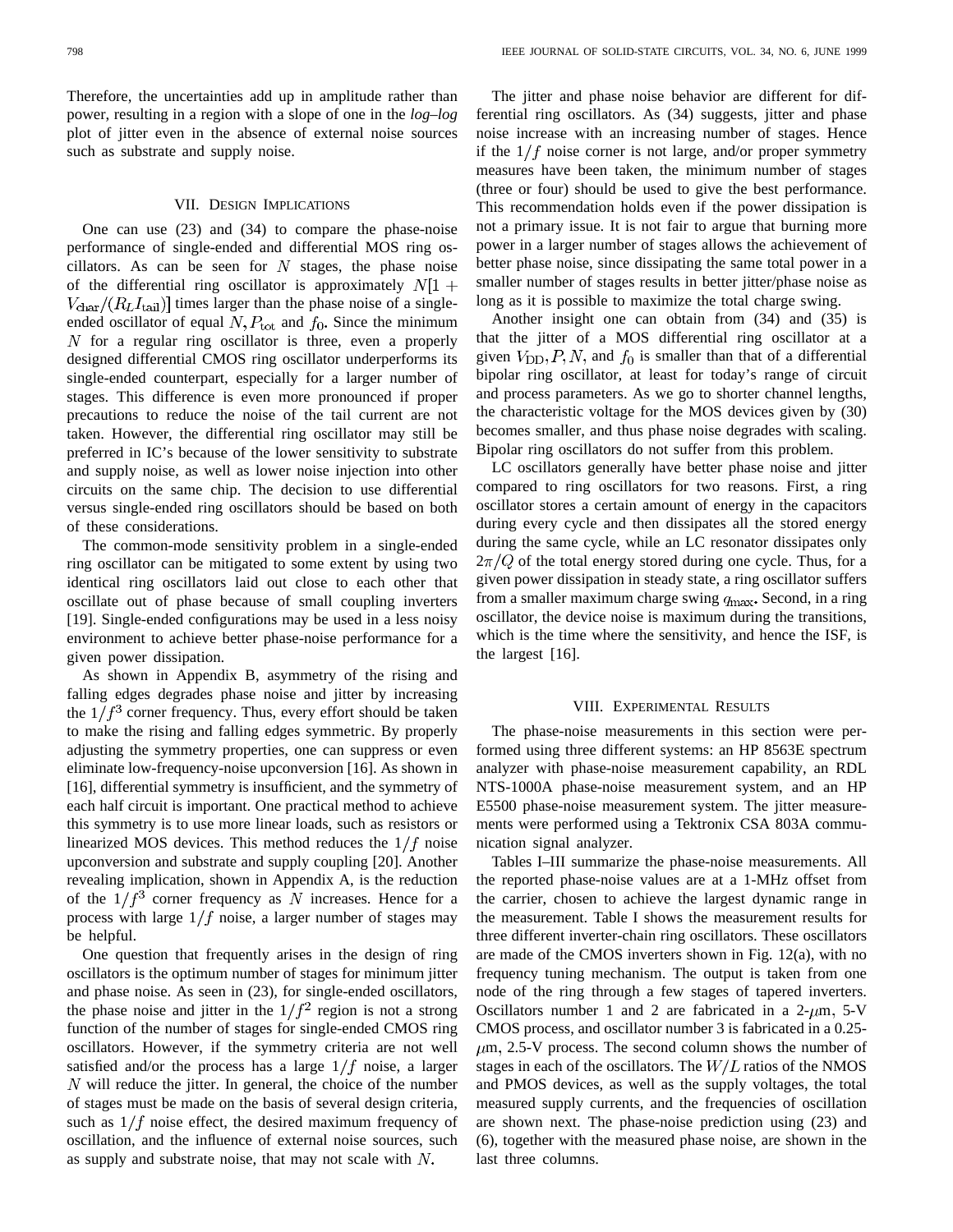| Index | N  | <b>NMOS</b><br>W/L<br>$\mu$ m/ $\mu$ m | <b>PMOS</b><br>W/L<br>$\mu$ m/ $\mu$ m | $V_{DD}$ | sup<br>mА | $f_o$   | Pred.<br>(23)<br>dBc/Hz | Pred.<br>(6)<br>dBc/Hz | Meas.<br>PN<br>dBc/Hz |
|-------|----|----------------------------------------|----------------------------------------|----------|-----------|---------|-------------------------|------------------------|-----------------------|
|       | 5  | 3/2                                    | 5/2                                    | 5.0      | 0.3       | 232MHz  | $-119.9$                | $-117.7$               | $-118.5$              |
| 2     | 11 | 4/2                                    | 6/2                                    | 5.0      | 0.5       | 115MHz  | $-127.2$                | $-126.4$               | $-126.0$              |
| 3     | 19 | 10/0.25                                | 20/0.25                                | 2.5      | 10        | 1.33GHz | $-111.8$                | $-113.0$               | $-111.5$              |

TABLE I INVERTER-CHAIN RING OSCILLATORS

| Index          | $\boldsymbol{N}$ | Ninv<br>W/L<br>$\mu$ m/ $\mu$ m | $P$ <i>inv</i><br>W/L<br>$\mu$ m/ $\mu$ m | Ntail<br>W/L<br>$\mu$ m/ $\mu$ m | Ptail<br>W/L<br>$\mu$ m/ $\mu$ m | $I_{sup}$<br>mA | $f_o$<br>MHz | Pred.<br>(23)<br>dBc/Hz | Pred.<br>(6)<br>dBc/Hz | Meas.<br>PN<br>dBc/Hz |
|----------------|------------------|---------------------------------|-------------------------------------------|----------------------------------|----------------------------------|-----------------|--------------|-------------------------|------------------------|-----------------------|
| $\overline{4}$ | 3                | 35/<br>0.53                     | 70/<br>0.53                               | 28/<br>0.53                      | 56/<br>0.53                      | 2.34            | 751          | $-113.8$                | $-116.6$               | $-114.0$              |
| 5              | 5                | 21/<br>0.39                     | 421<br>0.39                               | 23/<br>0.39                      | 46/<br>0.39                      | 2.51            | 850          | $-111.7$                | $-111.9$               | $-112.6$              |
| 6              | 7                | 14/<br>0.36                     | 28/<br>0.36                               | 36.8/<br>0.36                    | 73.5/<br>0.36                    | 2.49            | 931          | $-110.5$                | $-110.4$               | $-111.7$              |
| 7              | 9                | 12.6/<br>0.32                   | 25.21<br>0.32                             | 28/<br>0.32                      | 56/<br>0.32                      | 2.73            | 932          | $-110.4$                | $-113.5$               | $-112.5$              |
| 8              | 11               | 10.5/<br>0.32                   | 21/<br>0.32                               | 146/<br>0.32                     | 291/<br>0.32                     | 2.65            | 869          | $-110.9$                | $-110.1$               | $-112.2$              |
| 9              | 15               | 9.1/<br>0.28                    | 18.2/<br>0.28                             | 146/<br>0.28                     | 291/<br>0.28                     | 2.8             | 929          | $-110.0$                | $-110.7$               | $-112.3$              |
| 10             | 17               | 7.41<br>0.25                    | 12.6/<br>0.25                             | 25.2/<br>0.28                    | 50.4/<br>0.28                    | 3.8             | 898          | $-111.2$                | $-109.4$               | $-112.0$              |
| 11             | 19               | 6.31<br>0.25                    | 12.6/<br>0.25                             | 56/<br>0.25                      | 112/<br>0.25                     | 3.9             | 959          | $-110.6$                | $-110.1$               | $-110.9$              |

TABLE II CURRENT-STARVED INVERTER-CHAIN RING OSCILLATORS

As an illustrative example, we will show the details of phase-noise calculations for oscillator number 3. Using (16) to calculate  $\Gamma_{\rm rms}$ , the phase noise can be obtained from (6). We calculate the noise power when the stage is halfway through a transition. At this point, the drain current is simulated to be 3.47 mA. An  $E_c$  of  $4 \times 10^6$  V/m and a  $\gamma$  of 2.5 is used in (28) to obtain a noise power of  $\overline{i^2}/\Delta f = 2.87 \times 10^{-22} \text{ A}^2/\text{Hz}$ . The total capacitance on each node is  $C_{total} = 71.8$  fF, and hence  $q_{\text{max}} = 179.5$  fC. There is one such noise source on each node; therefore, the phase noise is  $N$  times the value given by (6), which results in  $\mathcal{L}{1}MHz$  = -113.0 dBc/Hz.

Table II summarizes the data obtained for current-starved ring oscillators with the cell structure shown in Fig. 12(b), all implemented in the same  $0.25-\mu m$ , 2.5-V process. Ring oscillators with a different number of stages were designed with roughly constant oscillation frequency and total power dissipation. Frequency adjustment is achieved by changing the channel length, while total power dissipation control is performed by changing device width. The  $W/L$  ratios of the inverter and the tail NMOS and PMOS devices are shown in Table II. The node  $Nbias$  is kept at  $V_{DD}$ , while node  $Pbias$  is at 0 V. The measured total current dissipation and the frequency of oscillation can be found in columns 7 and 8. Phase-noise calculations based on (23) and (6) are in good

agreement with the measured results. The die photo of the chip containing these oscillators is shown in Fig. 13. The slightly superior phase noise of the three-stage ring oscillator (number 4) can be attributed to lower oscillation frequency and longer channel length (and hence smaller  $\gamma$ ).

Table III summarizes the results obtained for differential ring oscillators of various sizes and lengths with the inverter topology shown in Fig. 12(c), covering a large span of frequencies up to 5.5 GHz. All these ring oscillators are implemented in the same  $0.25-\mu m$ , 2.5-V process, and all the oscillators, except the one marked with N/A, have the tuning circuit shown. The resistors are implemented using an unsilicided polysilicon layer. The main reason to use poly resistors is to reduce  $1/f$  noise upconversion by making the waveform on each node closer to the step response of an RC network, which is more symmetrical. The value of these load resistors and the  $W/L$  ratios of the differential pair are shown in Table III. A fixed 2.5-V power supply is used, resulting in different total power dissipations. As before, the measured phase noise is in good agreement with the predicted phase noise using (34) and (6). The die photo of oscillator number 26 can be found in Fig. 14.

To illustrate further how one obtains the phase-noise predictions shown in Table III, we elaborate on the phase-noise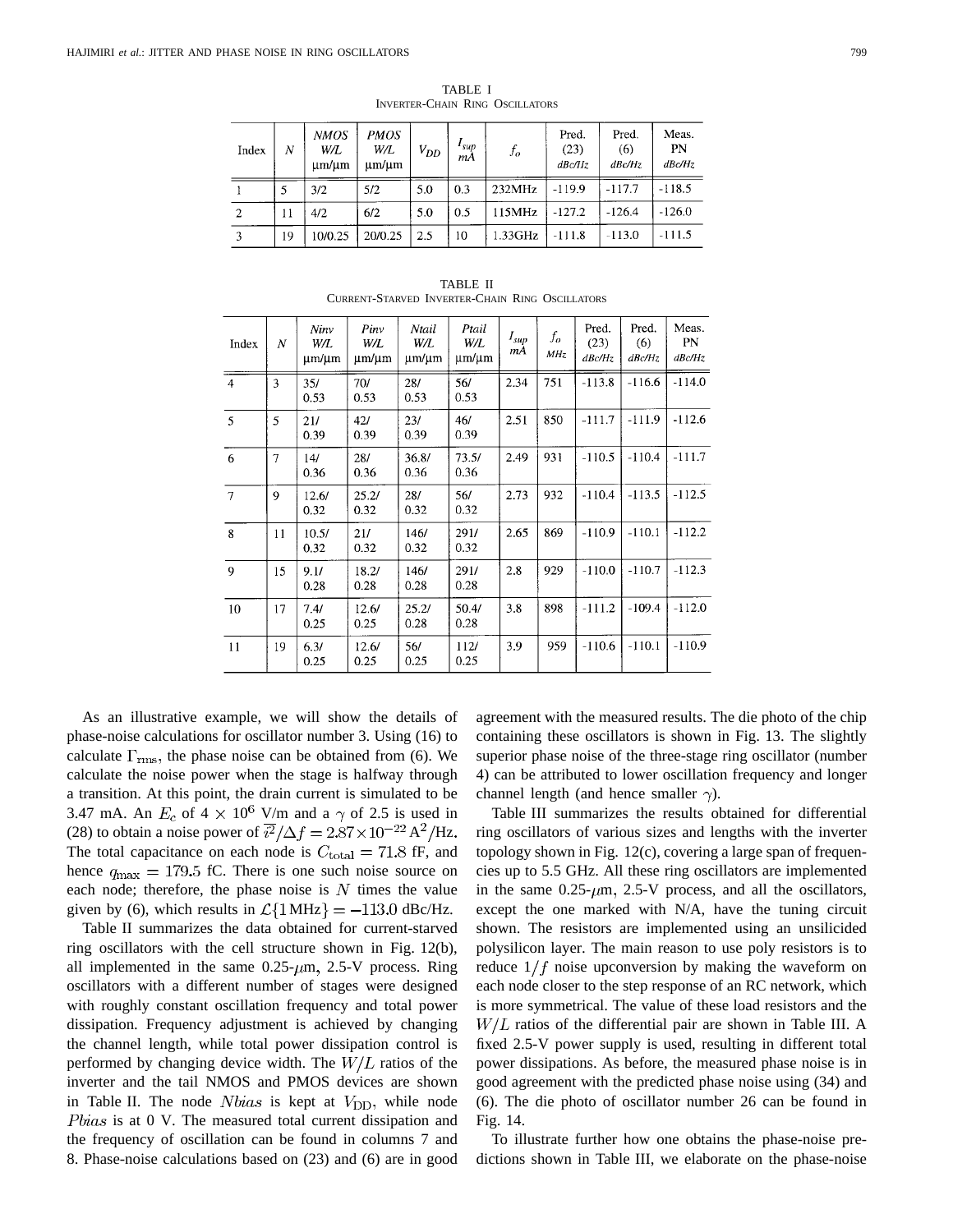| Index | N              | W/L<br>$\mu$ m/ $\mu$ m | $R_L$<br>$\Omega$ | $I_{tail}$<br>mA | $P_{tot}$<br>mW | $f_{max}$  | Tuning<br>range | Pred.<br>(34)<br>dBc/Hz | Pred.<br>(6)<br>dBc/Hz | Meas.<br>PN<br>dBc/Hz |
|-------|----------------|-------------------------|-------------------|------------------|-----------------|------------|-----------------|-------------------------|------------------------|-----------------------|
| 12    | $\overline{4}$ | 4.2/0.25                | 2k                | $\mathbf{1}$     | 10              | 2.81GHz    | 34%             | $-95.4$                 | $-95.5$                | $-95.2$               |
| 13    | $\overline{4}$ | 8.4/0.25                | 1k                | $\overline{2}$   | 20              | 4.47GHz    | 42%             | $-95.1$                 | $-94.0$                | $-94.3$               |
| 14    | $\overline{4}$ | 16.8/0.25               | 500               | 4                | 40              | 3.89GHz    | 44%             | $-98.5$                 | $-97.2$                | $-97.4$               |
| 15    | 4              | 33.6/0.25               | 250               | 8                | 80              | 5.43GHz    | 25%             | $-98.7$                 | $-99.6$                | $-98.5$               |
| 16    | $\overline{4}$ | 8.4/0.25                | 2k                | 1                | 10              | 2.87GHz    | 37%             | $-95.2$                 | $-96.6$                | $-93.8$               |
| 17    | $\overline{4}$ | 16.8/0.25               | 1k                | $\overline{2}$   | 20              | 3.39GHz    | 45%             | $-96.7$                 | $-97.9$                | $-96.8$               |
| 18    | 4              | 33.6/0.25               | 500               | $\overline{4}$   | 40              | 5.33GHz    | 32%             | $-95.8$                 | $-97.2$                | $-95.3$               |
| 19    | 4              | 16.8/0.25               | 2k                | 1                | 10              | 1.75GHz    | 73%             | $-99.5$                 | $-97.5$                | $-95.2$               |
| 20    | $\overline{4}$ | 33.6/0.25               | 1k                | $\overline{2}$   | 20              | 2.24GHz    | 58%             | $-100.3$                | $-100.3$               | $-99.0$               |
| 21    | $\overline{4}$ | 33.6/0.25               | 2k                | $\mathbf{1}$     | 10              | $1.27$ GHz | 67%             | $-104.4$                | $-101.8$               | $-100.2$              |
| 22    | $\overline{4}$ | 67.2/0.25               | 1k                | $\overline{2}$   | 20              | 1.19GHz    | 76%             | $-105.8$                | $-102.6$               | $-100.2$              |
| 23    | $\overline{4}$ | 33.6/0.25               | 2k                | $\mathbf{I}$     | 10              | $1.53$ GHz | N/A             | $-100.6$                | $-98.9$                | $-97.3$               |
| 24    | 6              | 13.4/0.25               | 3k                | 0.67             | 10              | 859MHz     | 58%             | $-103.9$                | $-106.0$               | $-104.3$              |
| 25    | 8              | 6.7/0.25                | 4k                | 0.5              | 10              | 731MHz     | 74%             | $-104.1$                | $-106.3$               | $-106.2$              |
| 26    | 12             | 4.2/0.25                | 6k                | 0.33             | 10              | 447MHz     | 52%             | $-106.6$                | $-110.4$               | $-109.5$              |

TABLE III DIFFERENTIAL RING OSCILLATORS



Fig. 12. Inverter stages for (a) inverter-chain ring oscillators, (b) current-starved inverter-chain ring oscillators, and (c) differential ring oscillators.

calculations for oscillator number 12. The noise current due to one of differential pair NMOS devices is given by (28). The total capacitance on each node in the balanced case is  $C_{\text{total}} = 41.6$  fF, and the simulated voltage swing is 1.208 V; therefore,  $q_{\text{max}} = 50.3$  fC. In the balanced case, this current is half of the tail current, i.e.,  $I_D = 0.5$  mA, and therefore the noise current of the NMOS device has a single-sideband spectral density of  $\overline{i^2}/\Delta f = 4.14 \times 10^{-23} \text{ A}^2/\text{Hz}$ . The thermal noise due to the load resistor is  $\frac{1}{2} \Delta f = 8.28 \times 10^{-24} \text{ A}^2/\text{Hz}$ ; therefore, the total current noise density is given by  $\overline{i^2}/\Delta f =$  $4.97 \times 10^{-23}$  A<sup>2</sup>/Hz. For a differential ring oscillator with  $N$  stages, there is one such noise source on each node; therefore, the phase noise is  $2N$  times the value given by (6), which results in  $\mathcal{L}{1}MHz$  = -95.5 dBc/Hz. The total power dissipation is  $NV_{\text{DD}}I_{\text{tail}} = 10$  mW, and  $R_L = 2 \text{k}\Omega$ . Therefore, with an  $\eta$  of 0.9, (34) predicts a phase noise of  $\mathcal{L}{1}$ MHz $} = -95.4$ dBc/Hz.

Timing jitter for oscillator number 12 can be measured using the setup shown in Fig. 15. The oscillator output is divided into two equal-power outputs using a power splitter. The CSA 803A is not capable of showing the edge it uses to trigger, as there is a 21-ns minimum delay between the triggering transition and the first acquired sample. To be able to look at the triggering edge and perhaps the edges before that, a delay line of approximately 25 ns is inserted in the signal path in front of the sampling head. This way, one may look at the exact edge used to trigger the signal. If the sampling head and the power splitter were noiseless, this edge would show no jitter. However, the power splitter and the sampling head introduce noise onto the signal, which cannot be easily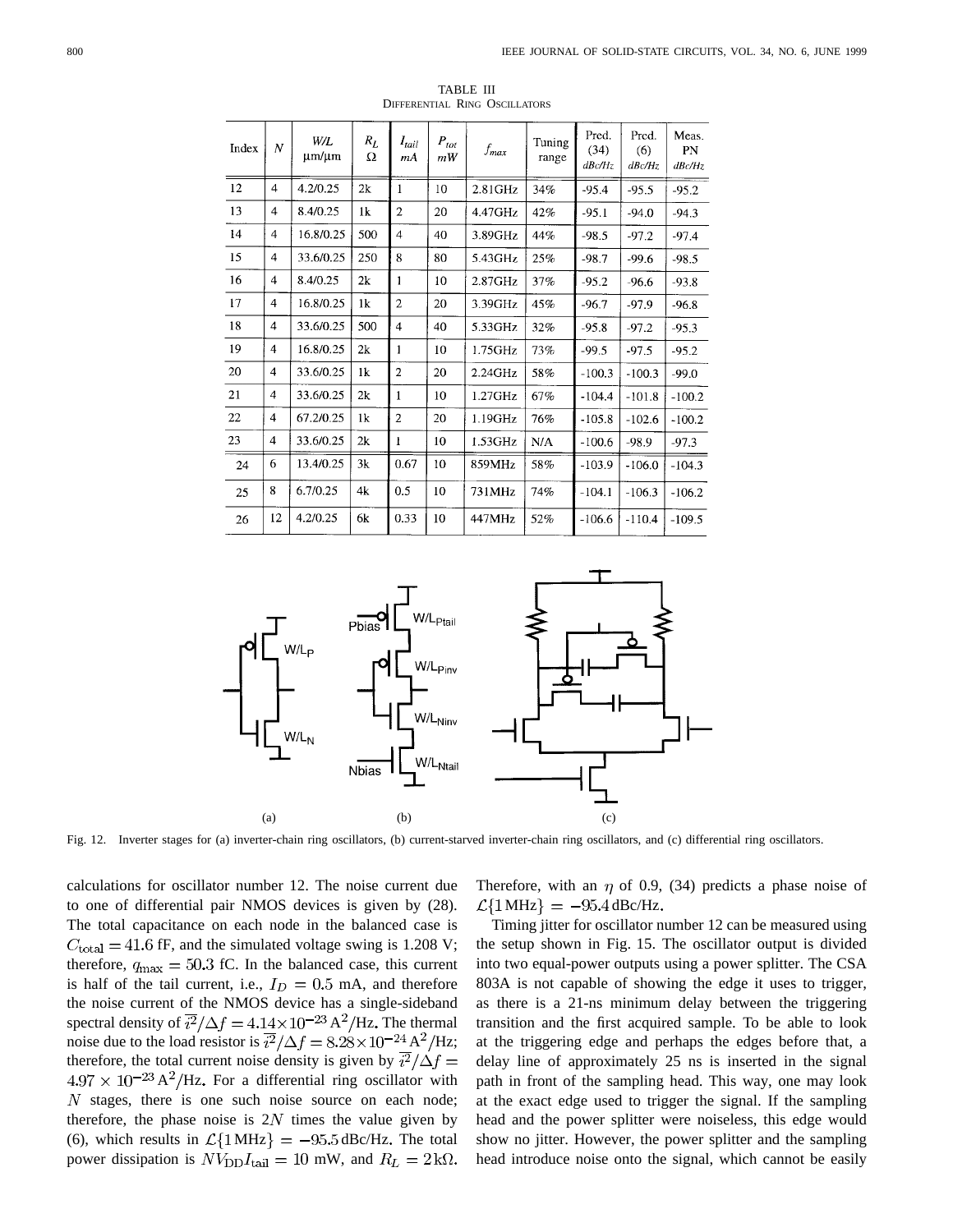

Fig. 13. Die photograph of the current-starved single-ended oscillators.



Fig. 14. Die photograph of the 12-stage differential ring oscillator.



Fig. 15. Timing jitter measurement setup using CSA803A.

distinguished from the device under test (DUT)'s jitter. This extra jitter can be directly measured by looking at the jitter on the triggering edge. This edge can be readily identified since it has lower rms jitter than the transitions before and after it.

The effect of this excess jitter should be subtracted from the jitter due to the DUT. Assuming no correlation between the jitter of the DUT and the sampling head, the equivalent jitter due to the DUT can be estimated by

$$
\sigma_{\Delta T, \text{eff}} = \sqrt{\sigma_{\Delta T, \text{meas}}^2 - \sigma_{\Delta T, \text{min}}^2}
$$
 (39)

where  $\sigma_{\Delta T, \text{eff}}$  is the effective rms timing jitter,  $\sigma_{\Delta T, \text{meas}}$  is the measured rms jitter at a delay  $\Delta T$  after the triggering edge, and  $\sigma_{\Delta T, \text{min}}$  is the jitter on the triggering edge.

Fig. 16 shows the rms jitter versus the measurement delay for oscillator number 12 on a  $log-log$  plot. The best fit  $\kappa$  for the data shown in Fig. 16 is  $\kappa = 6.18 \times 10^{-9} \sqrt{s}$ . Equations (12) and (35) result in  $\kappa = 5.95 \times 10^{-9} \sqrt{s}$  and  $\kappa = 6.07 \times 10^{-9} \sqrt{s}$ , respectively. The region of the jitter plot with the slope of one can be attributed to the  $1/f$  noise of the devices, as discussed at the end of Section VI.

In a separate experiment, the phase noise of oscillator number 7 is measured for different values of Nbias and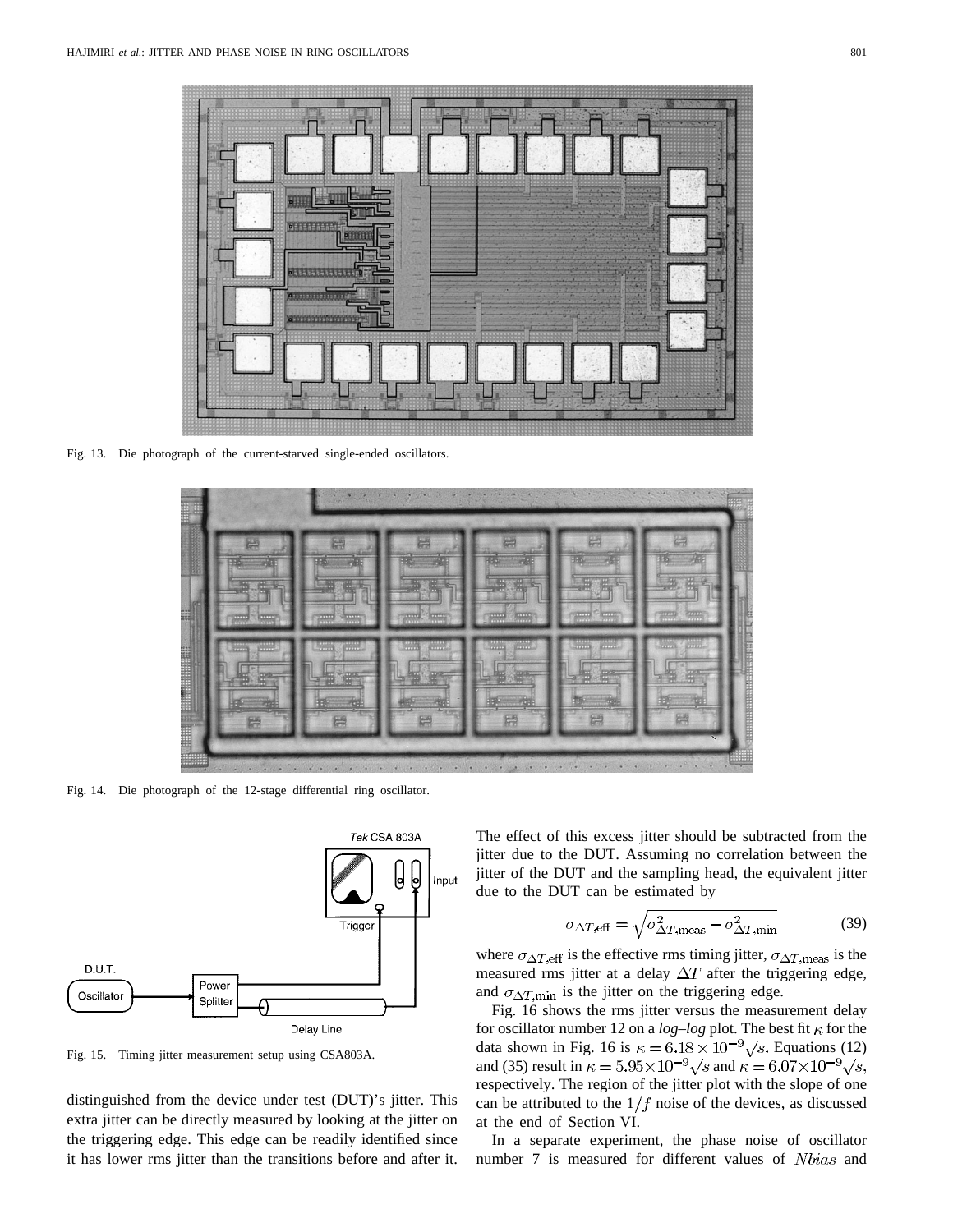

Fig. 16. RMS jitter versus measurement interval for the four-stage, 2.8-GHz differential ring oscillator (oscillator number 12).



Fig. 17. Phase noise versus symmetry voltage for oscillator number 7.

 $PBias$ . These bias voltages are chosen in such a way as to keep a constant oscillation frequency while changing only the ratio of rise time to fall time. The  $1/f^3$  corner of the phase noise is measured for different ratios of the pullup and pulldown currents while keeping the frequency constant. One can observe a sharp reduction in the corner frequency at the point of symmetry in Fig. 17.

## IX. CONCLUSION

An analysis of the jitter and phase noise of single-ended and differential ring oscillators was presented. The general noise model, based on the ISF, was applied to the case of ring oscillators, resulting in a closed-form expression for the phase noise and jitter of ring oscillators [(6), (23), (34)]. The model was used to perform a parallel analysis of jitter and phase noise for ring oscillators. The effect of the number of stages on the phase noise and jitter at a given total power dissipation and frequency of oscillation was shown for single-ended and differential ring oscillators using the general expression for the rms value of the ISF. The upconversion of low-frequency  $1/f$  was analyzed showing the effect of waveform asymmetry and the number of stages. New design insights arising from this approach were introduced, and good agreement between theory and measurements was obtained.

# APPENDIX A

# RELATIONSHIP BETWEEN JITTER AND PHASE NOISE

The phase jitter is

$$
\sigma_{\Delta\phi}^2 = E\{\Delta\phi^2\} = E\{[\phi(t + \Delta T) - \phi(t)]^2\}
$$
 (40)

where

$$
\Delta \phi = \int_0^{\Delta T} \frac{\Gamma(\omega_0 \tau)}{q_{\text{max}}} i(\tau) d\tau.
$$
 (41)

Therefore

$$
\sigma_{\Delta\phi}^2 = \frac{1}{q_{\text{max}}^2} \int_0^{\Delta T} \int_0^{\Delta T} \Gamma(\omega_0 \tau_1) \Gamma(\omega_0 \tau_2)
$$
  
 
$$
\cdot E[i(\tau_1)i(\tau_2)] d\tau_1 d\tau_2.
$$
 (42)

For a white-noise current source, the autocorrelation function is  $R_{ii}(t_1, t_2) = (1/2)(\overline{i_n^2}/\Delta f)\delta(t_1 - t_2)$ ; therefore

$$
\sigma_{\Delta\phi}^2 = \frac{1}{2} \frac{\overline{i_n^2}/\Delta f}{q_{\text{max}}^2} \int_0^{\Delta T} \Gamma^2(\omega_0 \tau) d\tau \tag{43}
$$

which is

$$
\sigma_{\Delta\phi}^2 = \frac{1}{2} \frac{\overline{i_n^2}/\Delta f}{q_{\text{max}}^2} \Gamma_{\text{rms}}^2 \Delta T \quad \text{for} \quad \begin{array}{c} \Delta T \gg T \\ \text{or} \\ \Delta T = mT. \end{array} \tag{44}
$$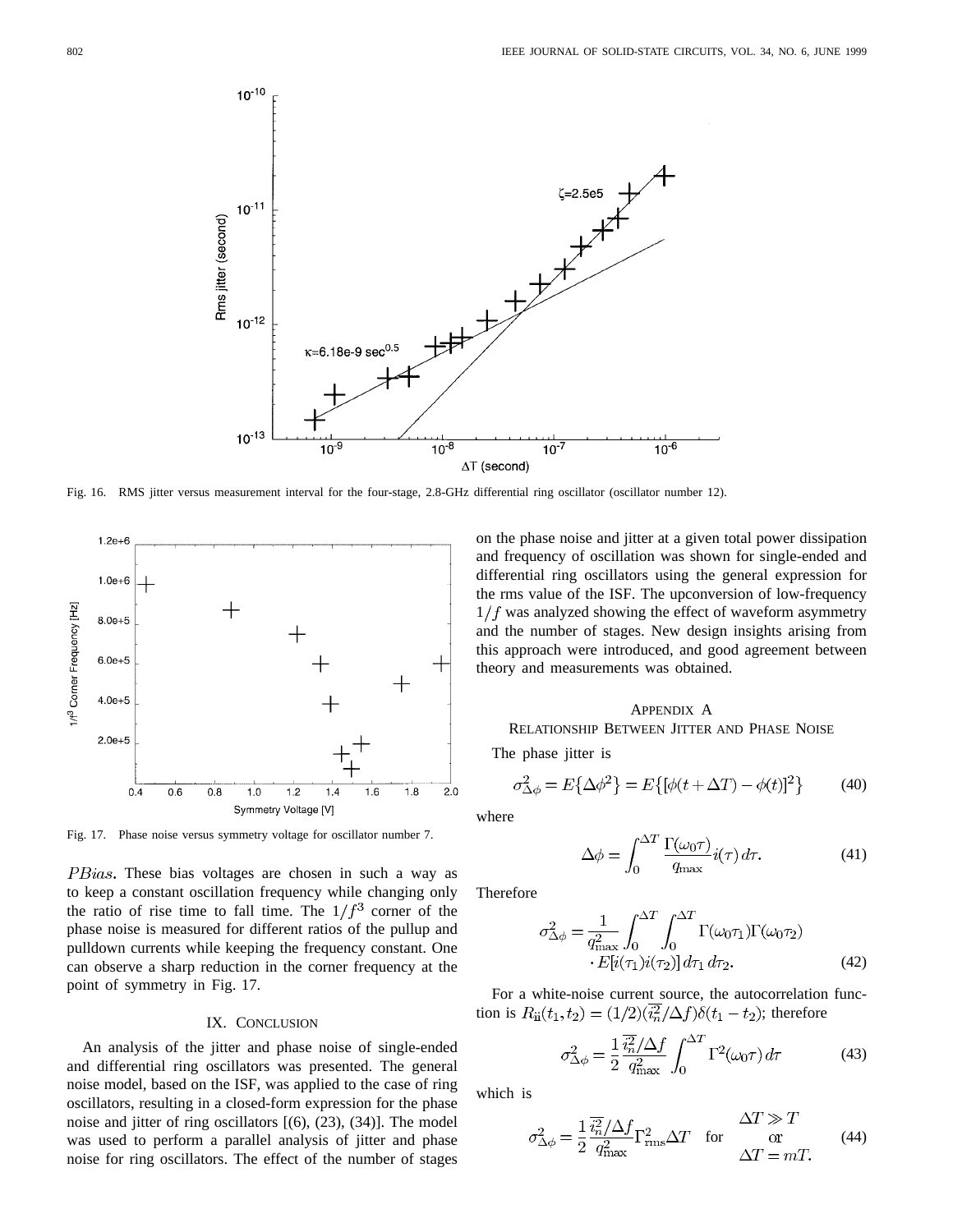Analog and digital designers prefer using phase noise and timing jitter, respectively. The relationship between these two parameters can be obtained by noting that timing jitter is the standard deviation of the timing uncertainty

$$
\sigma_{\Delta\phi}^2 = \frac{1}{\omega_0^2} E\{ [\phi(t + \Delta T) - \phi(t)]^2 \}
$$
  
= 
$$
\frac{E[\phi^2(t)]}{\omega_0^2} + \frac{[\phi^2(t + \Delta T)]}{\omega_0^2} - \frac{E[\phi(t)\phi(t + \Delta T)]}{\omega_0^2}
$$
(45)

where  $E[\cdot]$  represents the expected value. Since the autocorrelation function of  $\phi(t)$ ,  $R_{\phi}(\Delta T)$ , is defined as

$$
R_{\phi}(\tau) = E[\phi(t)\phi(t + \Delta T)] \tag{46}
$$

the timing jitter in (45) can be written as

$$
\sigma_{\Delta\phi}^2 = \frac{2}{\omega_0^2} [R_\phi(0) - R_\phi(\Delta T)]. \tag{47}
$$

The relation between the autocorrelation and the power spectrum is given by the Khinchin theorem [21], i.e.,

$$
R_{\phi}(\tau) = \int_{-\infty}^{\infty} S_{\phi}(f) e^{j2\pi f \tau} df \qquad (48)
$$

where  $S_{\phi}(f)$  represents the power spectrum of  $\phi(t)$ . Therefore, (47) results in the following relationship between clock jitter and phase noise:

$$
\sigma_{\Delta\phi}^2 = \frac{8}{\omega_0^2} \int_0^\infty S_\phi(f) \sin^2\left(\pi f \tau\right) df. \tag{49}
$$

It may be useful to know that  $S_{\phi}(f)$  can be approximated by  $\mathcal{L}\{\Delta f\}$  for large offsets [22]. As can be seen from the foregoing, the rms timing jitter has less information than the phase-noise spectrum and can be calculated from phase noise using (49). However, unless extra information about the shape of the phase-noise spectrum is known, the inverse is not possible in general.

In the special case where the phase noise is dominated by white noise,  $\mathcal{L}\{\Delta f\}$  and  $\kappa$  are given by (6) and (12). Therefore,  $\kappa$  can be expressed in terms of phase noise in the  $1/f<sup>2</sup>$  region as

$$
\kappa = \frac{\Delta f}{f_0} \cdot 10^{-\mathcal{L}\{\Delta f\}/20} \tag{50}
$$

where  $\mathcal{L}{\{\Delta f\}}$  is the phase noise measured in the  $1/f^2$ region at an offset frequency of  $\Delta f$  and  $f_0$  is the oscillation frequency. Therefore, based on (8), the rms cycle-to-cycle jitter will be given by

$$
\sigma_{\rm CTC} = \frac{f}{f_0^{1.5}} \cdot 10^{-\mathcal{L}\{\Delta f\}/20}.
$$
 (51)

Note that for (50) and (51) to be valid, the phase noise at  $\Delta f$ should be in the  $1/f^2$  region.



Fig. 18. Approximate waveform and the ISF for asymmetric rising and falling edges.

# APPENDIX B NONSYMMETRIC RISING AND FALLING EDGES

We approximate the ISF in this Appendix by the function depicted in Fig. 18. The rms value of the ISF is

$$
\Gamma_{\rm rms}^2 = \frac{1}{2\pi} \int_0^{2\pi} \Gamma^2(x) dx
$$
  
=  $\frac{1}{\pi} \left[ \int_0^{1/f'_{\rm rise}} x^2 dx + \int_0^{1/f'_{\rm fall}} x^2 dx \right]$   
=  $\frac{1}{3\pi} \left( \frac{1}{f'_{\rm rise}} \right)^3 (1 + A^3)$  (52)

where  $f'_{\text{rise}}$  and  $f'_{\text{fall}}$  are the maximum slope during the rising and falling edge, respectively, and  $A$  represents the asymmetry of the waveform and is defined as

$$
A \equiv \frac{f'_{\text{rise}}}{f'_{\text{fall}}}
$$
 (53)

noting that

$$
2\pi = \eta N \left(\frac{1}{f'_{\text{rise}}} + \frac{1}{f'_{\text{fall}}}\right) = \frac{\eta N}{f'_{\text{rise}}}(1+A). \tag{54}
$$

Combining (52) and (54) results in the following:

$$
\Gamma_{\rm rms}^2 = \frac{2\pi^2}{3\eta^3} \frac{1}{N^3} \left[ 4\frac{1+A^3}{(1+A)^3} \right] \tag{55}
$$

which reduces to (16) in the special case of  $A = 1$ , i.e., symmetric rising and falling edges. The dc value of the ISF,  $\Gamma_{\text{dc}}$ , can be calculated from Fig. 18 in a similar manner and is given by

$$
\Gamma_{\rm dc} = \frac{2\pi}{\eta^2} \frac{1}{N^2} \left( \frac{1 - A}{1 + A} \right). \tag{56}
$$

Using (7), the  $1/f^3$  corner is given by

$$
f_{1/f^3} = f_{1/f} \cdot \frac{3}{2\eta N} \cdot \frac{(1-A)^2}{(1-A+A^2)}.
$$
 (57)

As can be seen for a constant rise-to-fall ratio, the  $1/f<sup>3</sup>$  corner decreases inversely with the number of stages; therefore, ring oscillators with a smaller number of stages will have a larger  $1/f<sup>3</sup>$  noise corner. As a special case, if the rise and fall time are symmetric,  $A = 1$ , and the  $1/f<sup>3</sup>$  corner approaches zero.